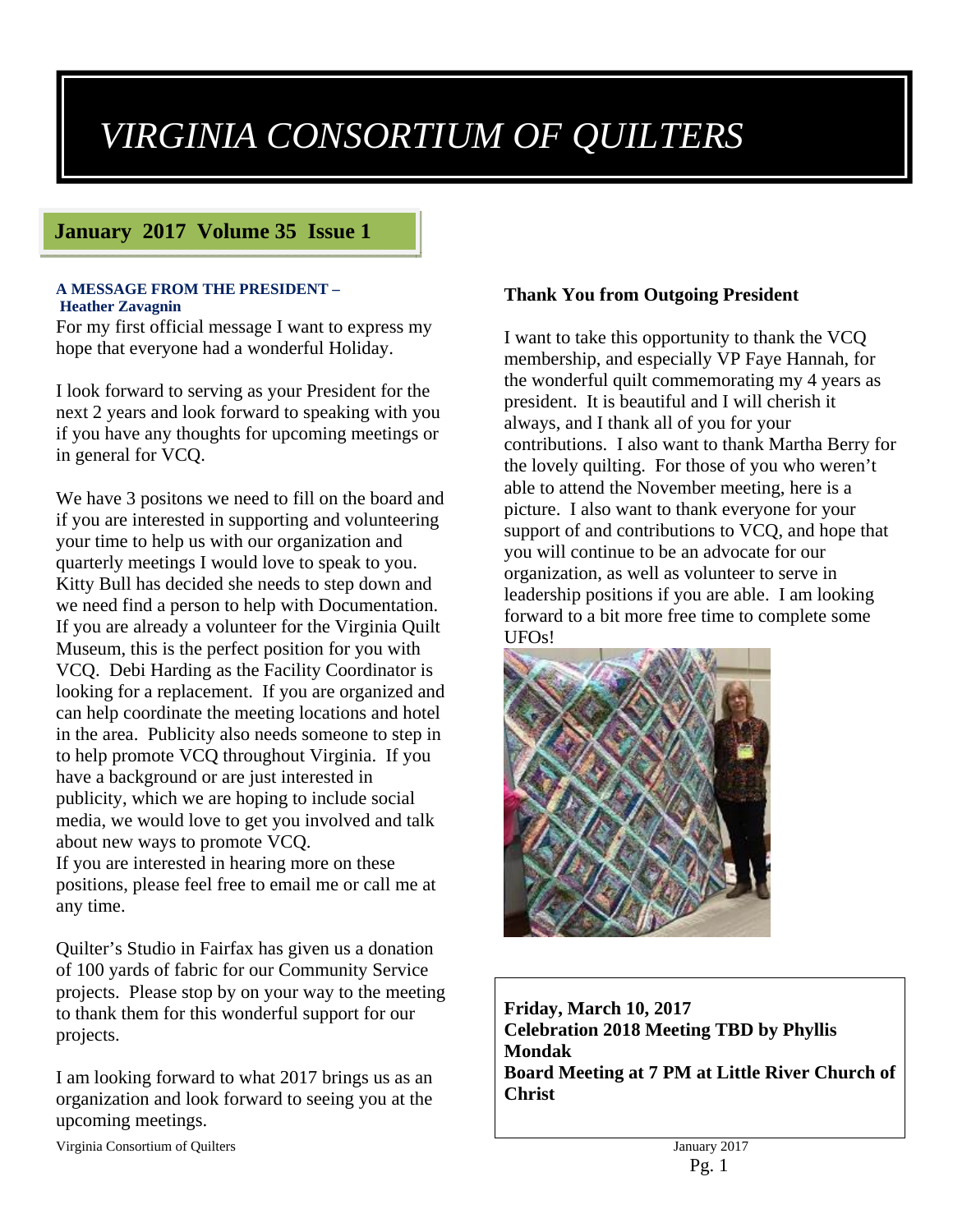### *MEET YOUR BOARD OF DIRECTORS*

## **VCQ Board & Area Reps 2016**

|                  | <b>Position</b>             | <b>Name</b>           | <b>Phone</b> | E-mail                           |
|------------------|-----------------------------|-----------------------|--------------|----------------------------------|
| $\mathbf{1}$     | <b>President</b>            | Heather Zavagnin      | 770-845-5190 | president@vcq.org                |
| $\boldsymbol{2}$ | <b>VP</b>                   | Faye Hannah           | 757-410-0846 | vicepresident@vcq.org            |
| 3                | <b>Secretary</b>            | <b>Susan Fulton</b>   | 804-633-5926 | secretary@vcq.org                |
| 4                | <b>Treasurer</b>            | <b>Marty Green</b>    | 540-967-3203 | treasurer@vcq.org                |
| 5                | Membership                  | Karin McElvein        | 757-572-1569 | membership@vcq.org               |
| 6                | <b>Historian</b>            | Joan McGowan          | 703-323-6048 | historian@vcq.org                |
| 7                | <b>Programs</b>             | Elizabeth Gibson      | 703-481-6879 | programs@vcq.org                 |
|                  |                             | Sally Hurst           | 434-248-6212 | programs@vcq.org                 |
| $\boldsymbol{8}$ | <b>Facilities</b>           | <b>VACANT</b>         |              |                                  |
| 9                | <b>Newsletter</b>           | <b>Yvette Cienski</b> | 757-234-0232 | newsletter@vcq.org               |
| 10               | <b>Web Mistress</b>         | Mary Grogan           | 202-262-0142 | maryg@infovisions.org            |
| 11               | <b>Publicity</b>            | <b>VACANT</b>         |              |                                  |
| 12               | <b>Celebration co-Chair</b> | <b>Susan Beard</b>    | 571-338-3168 | beard22205@verizon.net           |
|                  |                             | Phyllis Mondak        | 804-921-2048 | phmon2@comcast.net               |
| 13               | <b>Community Service</b>    | Karen DuMont          | 804-233-7750 | kmdumont@comcast.net             |
|                  |                             | Karin McElvein        | 757-572-1569 | karinlisa7@gmail.com             |
| 14               | <b>Documentation</b>        | <b>VACANT</b>         |              |                                  |
|                  | <b>Area Reps</b>            |                       |              |                                  |
| $\mathbf{1}$     | <b>Northern VA</b>          | Kathy McCrea          | 703-425-1829 | kathy.mccrea@cox.net             |
| $\boldsymbol{2}$ | <b>Shenandoah Valley</b>    | Kathleen Ackerson     | 540-335-4700 | kackerso@shentel.net             |
| 3                | <b>Southern Shenandoah</b>  | Vacant                |              |                                  |
| 4                | <b>Culpeper-Lynchburg</b>   | Deb Schupp            | 540-604-0988 | debschupp@GumboDesignStudios.com |
| 5                | <b>Richmond</b>             | <b>Karen DuMont</b>   | 804-233-7750 | kmdumont@comcast.net             |
| 6                | Fredericksburg              | Ann Tinsman           | 540-894-5546 | atinsman@hotmail.com             |
| 7                | <b>Southwest</b>            | Vacant                |              |                                  |
| 8                | Peninsula                   | <b>Bonnie Timm</b>    | 757-483-4909 | botqg@verizon.net                |
| 9                | <b>Tidewater</b>            | Debi Harding          | 757-615-7758 | debi.harding@cox.net             |

|                         | Newsletter | Roster  |
|-------------------------|------------|---------|
| <b>Business Card</b>    | \$10.00    | \$20.00 |
| $\frac{1}{4}$ Page      | 15.00      | 30.00   |
| $\frac{1}{2}$ Page      | 30.00      | 60.00   |
| <b>Full Page</b>        | 50.00      | 100.00  |
| <b>Inside Back Page</b> |            | 125.00  |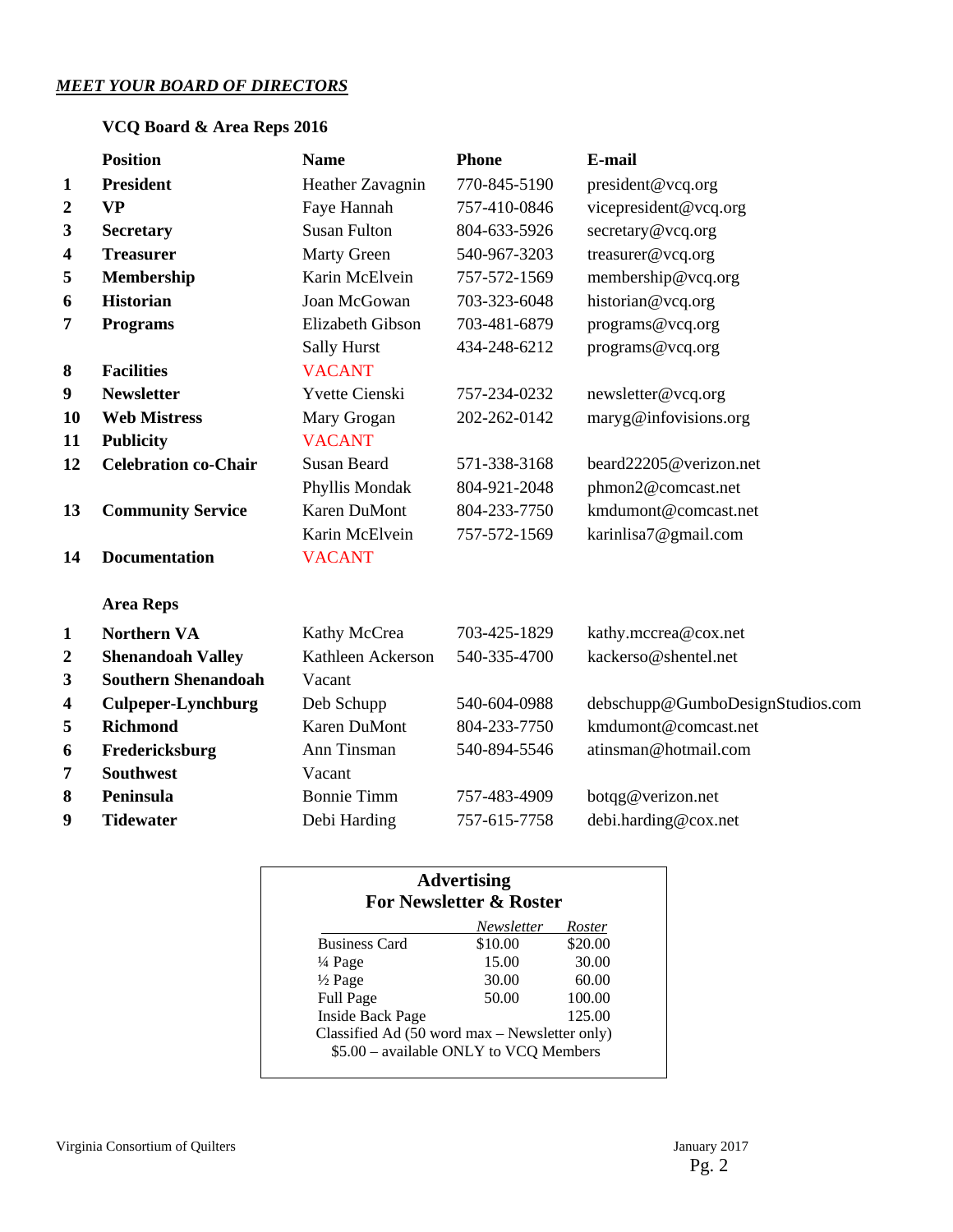#### **VCQ GENERAL MEETING November 12, 2016**

New College Institute, Martinsville, VA

#### **Call to Order by Susan Price, President at 12:45 pm.**

Welcome to everyone including the 1 new member who had gone back to the classroom to sew.

Thanks to members of the Virginia Foothills Quilt Guild & President Sandie Hundley for making the arrangements for the meeting. Susan hoped everyone had been able to attend the Piedmont Arts Art of the Quilt exhibit and reception last evening.

#### **Secretary - Martha Berry (absent)**

Meeting minutes from the August meeting were published in the newsletter. Susan Price called for questions or changes to the minutes of the August meeting. There being none, a motion was made to approve the minutes by Karin McElvein, 2nd by Karin Fisher. The motion passed.

#### **President's announcements:**

There were cards for: Virginia Ruffner who is no longer getting out much Ronnie Harriman who's 90th birthday is 11/17/16. Virginia Quilt Museum's current silent auction runs online through 11/15/16. They are also supporting a Shenandoah Valley Botanical Album quilt sew-along. Information can be found at

http://svbotanicalquilt.blogspot.com/

Quilters Colors Quilt Shop has extended their hours until 7 tonight and will be open from 11 –4 on Sunday. They are on Rt 58 West from Martinsville. The Sewing Studio will be open tonight after the meeting until whenever we are done shopping. The discount will be 40% on fabric. Their last day in business will be 12/23.

#### **Treasurer - Marty Green (absent)**

A motion to accept the report presented by Susan Price was made by

Diane Reasons and seconded by Marty Moon. Motion passed. **V.P. - Faye Hannah -** No report.

**Membership - Karin McElvein** - 250 members with 137 members needing to renew for 2017. 2016 membership roster - available on members only section of website - Facebook Page membership is at 629 compared to 250 paying members, please encourage them to come to a meeting and see how much fun we have in person. Please also consider posting pictures on the Facebook page to encourage members and non-members to attend our quarterly meetings.

**Historian - Joan McGowan -** No report

**Facilities - Debi Harding** - Location for March 2017 – Annandale Locations for the remainder of 2017:

May - Richmond, August Newport News, November Manassas. We are looking for locations in 2018.

If a local guild or a group of VCQ friends would like to host a meeting in your area of the state or know of a good location for 2018 or beyond, please talk to Debi Harding or Susan Price. We are looking for a new Facilities coordinator beginning in 2017. We can't continue as an organization without someone in this important position. Please contact Debi or Susan or any of the board members if you are interested.

**Programs** – Elizabeth Gibson. We have 33 people attending today. 35 were registered. We ended up cancelling one class due to low enrollment. The change to the newsletter and registration deadlines, being one week earlier, helped the process go much smoother. There were no samples to show for the March meeting since the location of that meeting was decided last evening.

**Web Mistress** - Mary Grogan - no report

**Newsletter & Print Publicity -** Heather Zavagnin (absent) next deadline- January 6th for March meeting

**Celebration 2018** - Susan Beard - Planning in Advance please save April 26-29, 2018 for Celebration. The theme will be A Circle of Friends: Silver and Gold. Registration will open at the August, 2017 meeting.

**Community Service Projects-** Bassinette covers. Please take one of the 7 kits with cut fabric home, make one and return it at the next meeting. Directions are also available if you would like to use your own fabric. 5 have been finished already. ALS Lap Quilts – strip sets for 5 quilt tops are cut and being working on during the meeting today. We will continue to use the donated fabric we have until we run out. We may need some volunteers to do some long arm quilting. 3 quilts were finished and returned from the August meeting. There are 2 more kits available to take home and complete. If you take a kit, please return the excess fabric so that they can be used in another quilt. There is no batting in the kits. If you can provide the batting yourself, that is welcome; otherwise the VCQ treasury can purchase for use.

**Documentation** - Kitty Bull/Neva Hart (not present) No report

#### **Old Business**

Karen Dumont presented the slate of nominations for positions beginning in 2017:

President - Heather Zavagnin

Secretary - Susan Fulton

Historian - Joan McGowan

Diane Reasons made a motion to accept the slate as presented and Lois Bates seconded the motion. The motion passed.

The remaining officer's terms will expire at the end of 2017 and include:

Treasurer, Marty Green;

Vice President, Faye Hannah; and Membership, Karin McElvein.

Susan Price put out rack cards for VCQ. If you know of a shop which doesn't have any, please take some to request the shop have them.

Vacant Positions - Southern Shenandoah Area (includes Roanoke) - Southwest Virginia Area –and Facilities for 2017

#### **New Business**

Phyllis Keesee has the Culpeper raffle quilt which will benefit the Culpeper Library. It is close to King size. Today we will re-convene at 3:45 for show and tell. Meeting adjourned at 1:15 pm.

submitted by – Kathy McCrea (for Martha Berry)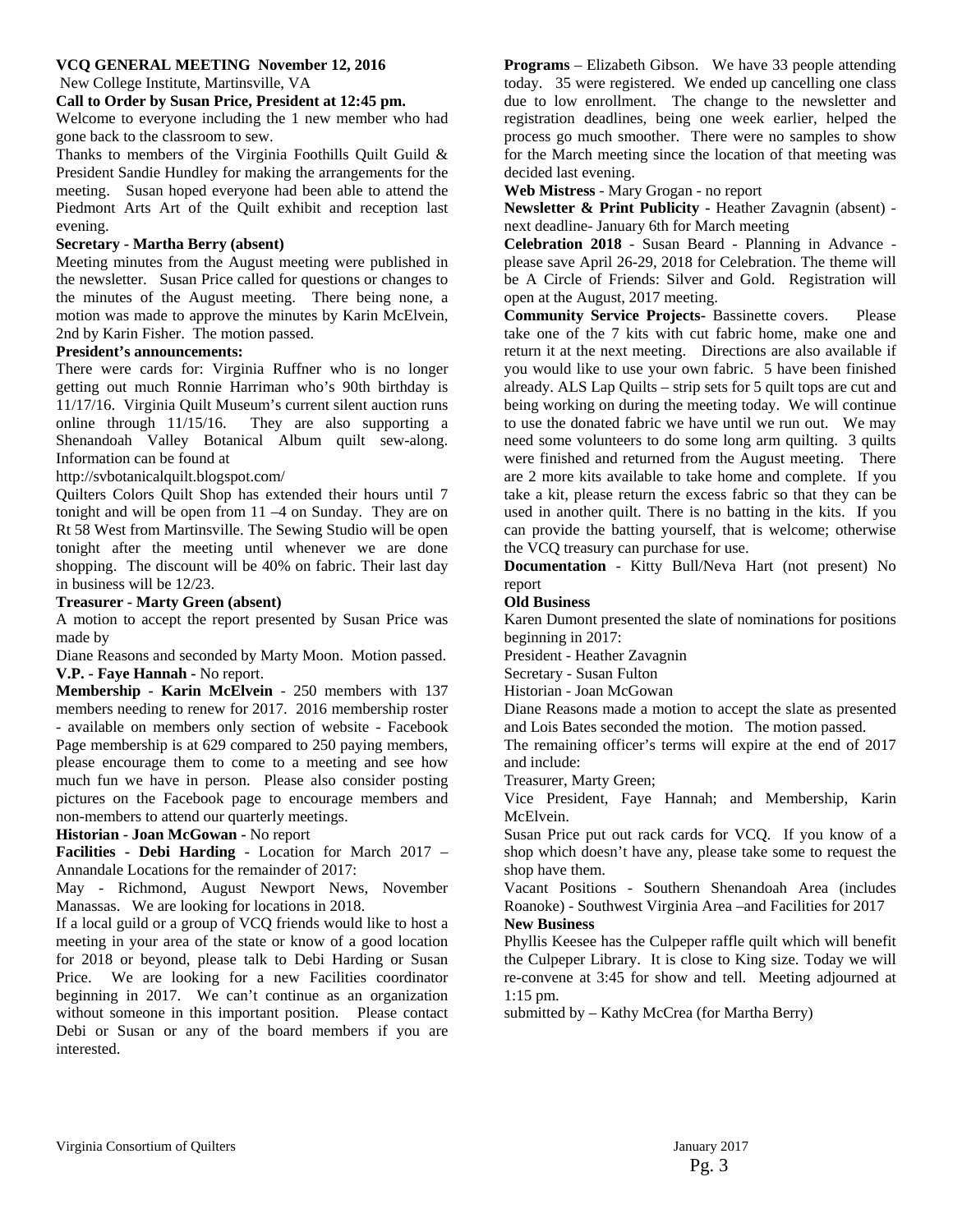# **Calendar of Events**

#### **February 9-12, 2017**

Birds of a Feather 2017 Newport News, VA Annual machine quilting event that includes longarm quilting, sit down & domestic machine quilting, digitizing, and fabric design. More info at: <http://thelongarmnetwork.com/be-birds-of-a-feather/>

#### **February 23-26 2017**

Mid-Atlantic Quilt Festival Hampton Roads Convention Center 1610 Coliseum Dr, Hampton, VA [http://www.quiltfest.com/upcoming-shows-and-events/mid](http://www.quiltfest.com/upcoming-shows-and-events/mid-atlantic-quilt-festival/)atlantic-quilt-festival/

#### **March 23-26, 2017**

3rd Annual East Coast Gammill/Statler Conference Wyndham Hotel & Conference Center 1000 Virginia Center Parkway, Glenn Allen, VA (810) 727-1400 This conference is for Gammill and Statler owners and those individuals thinking about purchasing a Gammill/Statler in the future. More than 80 classes will be offered in this 3-day event for beginners to advanced longarm quilters. <http://www.trtiwequilt.com/>

**March 24- 25, 2017**

[Star Quilter's Guild Quilt Show https://starquilters.org/2017](https://starquilters.org/2017-show/) show/

**April 1-2, 2017** Charlottesville Area Quilters Guild Quilt Show <http://caqg.weebly.com/>

**April 1-2, 2017**  Cabin Branch & Stone House Quilters' Quilt Show <http://www.stonehousequilters.org/quiltshow.php>

**April 21-23, 2017** Northern Shenandoah Valley Quilt Show <http://www.nsvquiltshow.com/>

\*\*\*\*\*\*\*\*\*\*\*\*\*\*\*\*\*\*\*\*\*\*\*\*\*\*\*\*\*\*\*\*\*\*\*\*\*\*\*\*\*

VCQ Events: **May 13, 2017 Richmond, VA August 12, 2017 Newport News, VA November 11, 2017 Manassas, VA** 

The following are the **Deadline Dates** for item submissions to the newsletter staff: March 10<sup>th</sup>, 2017 for May 13<sup>th</sup> meeting **June 9<sup>th</sup>, 2017** for August  $12<sup>th</sup>$  meeting **September 8<sup>th</sup>, 2017** for November 11<sup>th</sup> meeting

Material can be sent electronically (preferred) to yvcienski@gmail.com OR mailed to: Yvette Cienski, 206 Blue Heron Dr., Yorktown, VA 23086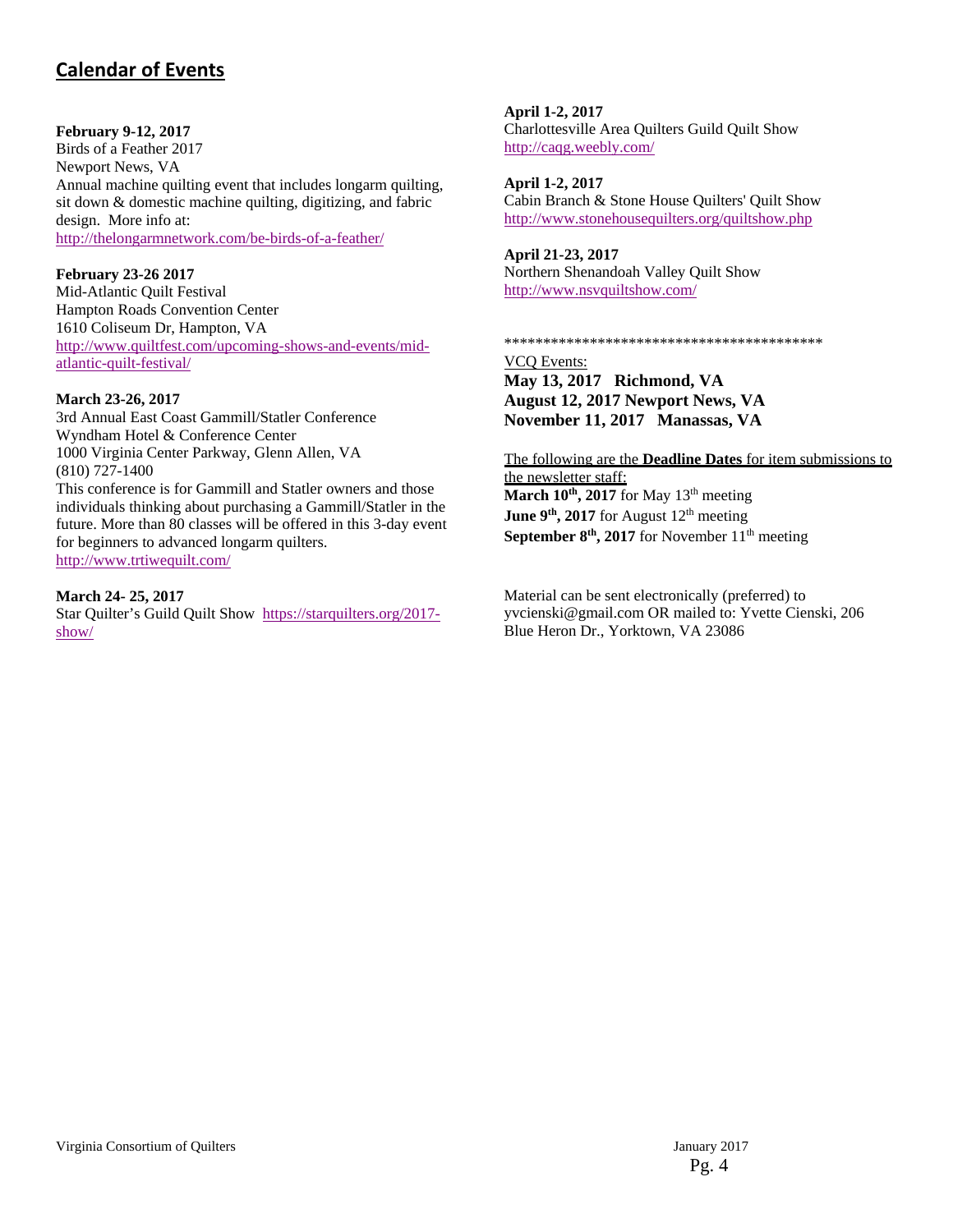

**VIRGINIA QUILT MUSEUM** 301 S. Main Street Harrisonburg, VA 22801 Phone 540-433-3818 Preserving, celebrating, and nurturing Virginia's quilting heritage

# **<www.vaquiltmuseum.org>**

Designated the "**official quilt museum of the Commonwealth**" by the General Assembly

## *Upcoming Exhibits (Feb 14 - May 20, 2017)*

## **"Two Golden Ages of Applique: 1840-1870 & 1920-1940"**

Curated by Debby Cooney

Quilt historian Debby Cooney explores various forms of applique on quilts and other textiles in the historical context of two different eras. For several years she has studied, written about, and collected applique quilts. She shares these and quilts from other private collections with visitors in this wide-ranging exhibition.

As Debby explains it, the popularity of the difficult art of applique has waxed and waned since colonial times. Applique quiltmaker skills can best be seen in the years 1840 to 1870, and in a revival from 1920 to 1940. Both periods produced



significant outpourings of appliqued quilts that feature excellence in design, technical skill, and expert quilting.

## **"P's and Q's", by Fiber Art Virginia**

Curated by Jill Jensen

Photography and printmaking aren't necessarily the first thing you think of when considering quilts. Over the years, quiltmakers have used a variety of fabrics to create their designs. Some fabrics are chosen out of necessity, (sack cloth and scrap materials for instance) while others are chosen for their color, and printed designs. The artists included in this exhibit use photographic and printmaking techniques to create original imagery, color and pattern on fabric. The photographers utilize their own images which are manipulated on the computer and then printed onto fabric. The printmakers use a plethora of techniques which can include mono-prints, woodcuts, linoleum prints, eco-printing, and screen-printing. Each artist chooses the surface design technique that will best express the idea or image they wish to share with others in their art quilt.

## **"Treasures From the Vault: Wool for Winter"**

Curated by Gloria Comstock, VQM Curator and Registrar

The utilitarian uses of quilts are sometimes forgotten in our fascination with the visual elements and techniques of quilting. Yet, no matter which pattern, block, or stitch style is incorporated, all quilts have functionality beyond the visual content of the piece. Uses for quilts through history have included everything from linings for under a knight's armor to coffin drapes to piano covers to table runners. There is no doubt that most quilted items have functionalities that extend beyond their artistic elements.

## **"Eclectic" By Top of Virginia Quilt Guild**

In this varied exhibit, Top of Virginia Guild members display an array of quilts showcasing the myriad of talent expressed through techniques and styles of quilting. The exhibition highlights recent award-winning quilts as well as works chosen to represent members' mastery, from traditional to contemporary.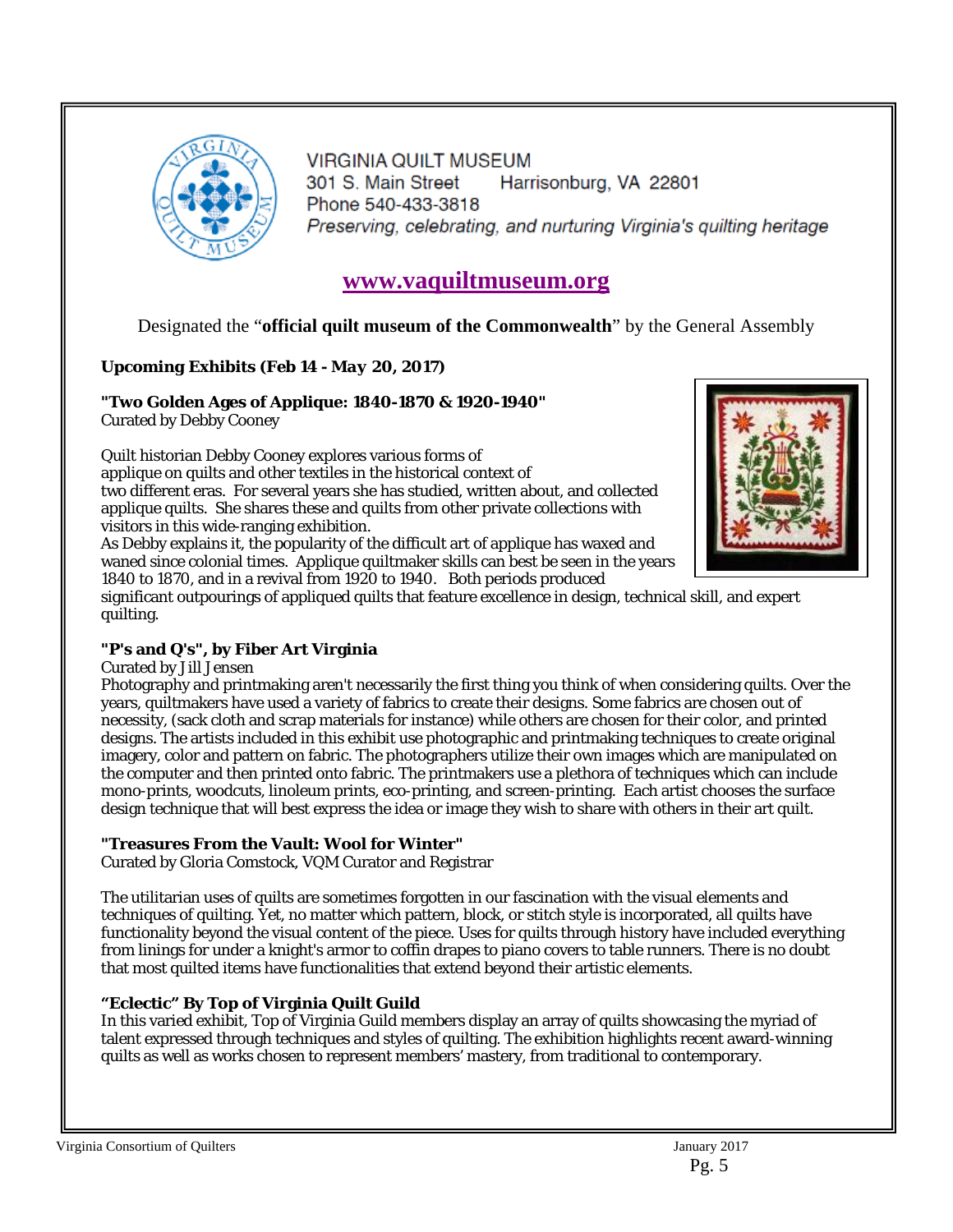# **Virginia Consortium of Quilters Application for Membership**

| Email address:<br>check the box below.)                                                                                                                   |  | (By providing my email address I understand that I will receive the newsletter electronically unless I                                                                                                     |  |  |  |  |
|-----------------------------------------------------------------------------------------------------------------------------------------------------------|--|------------------------------------------------------------------------------------------------------------------------------------------------------------------------------------------------------------|--|--|--|--|
|                                                                                                                                                           |  | $( )$ I wish to receive a <i>paper copy</i> of the quarterly newsletter.                                                                                                                                   |  |  |  |  |
| yours will not.                                                                                                                                           |  | Your membership can be paid for multiple years (up to 5 years) with this form. This date will be on<br>your membership card and the mailing label of each newsletter. If dues increase during this period, |  |  |  |  |
|                                                                                                                                                           |  |                                                                                                                                                                                                            |  |  |  |  |
| ( ) Renewal Amt:                                                                                                                                          |  | $(\$25.00$ per year, up to five years only.)                                                                                                                                                               |  |  |  |  |
| Renewal Members Only: Please enclose with your payment, application and a self-addressed<br>stamped envelope (SASE) for your membership card.             |  |                                                                                                                                                                                                            |  |  |  |  |
|                                                                                                                                                           |  | $( ) I$ am a member of a local quilt guild/group: $($ list all guilds)                                                                                                                                     |  |  |  |  |
|                                                                                                                                                           |  | () I teach and/or lecture about quilting.                                                                                                                                                                  |  |  |  |  |
| $($ ) I may be willing to drive others from my area to VCQ meetings.                                                                                      |  |                                                                                                                                                                                                            |  |  |  |  |
| Mail to:                                                                                                                                                  |  | Karin McElvein, Membership Chairperson<br>1309 Maplewood Ave.<br>Norfolk, VA 23503                                                                                                                         |  |  |  |  |
| Questions: karinlisa7@gmail.com                                                                                                                           |  |                                                                                                                                                                                                            |  |  |  |  |
| <b>For Membership Only:</b><br>Date Rec'd: _________<br>Amt: $\frac{1}{\sqrt{1-\frac{1}{2}}\cdot\frac{1}{\sqrt{1-\frac{1}{2}}}}$<br>Ck. No.<br>Exp. Year: |  | Area<br>New Member Packet: Letter _; Name Badge __ Card__<br>CK Dep___; Mem List updated __; Card Sent_____                                                                                                |  |  |  |  |

Revised 11/22/16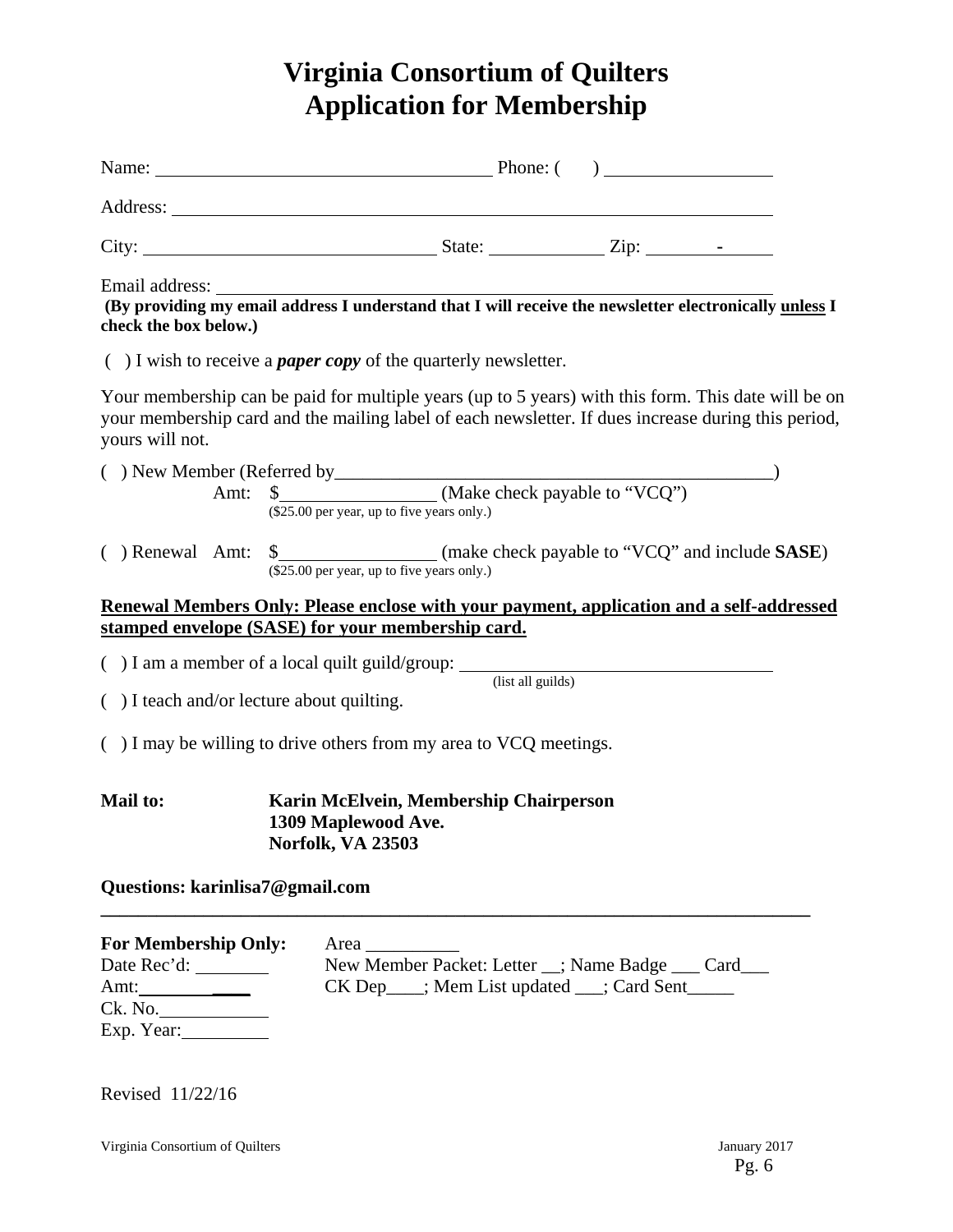# **March 11, 2017 Meeting & Workshop in Annandale, VA**

# **Lodging Accommodations:**

Falls Church Marriott Fairview Park 3111 Fairview Park Drive Falls Church, VA 22042 (703) 846-0212

The cost is \$99 plus 12% state and local taxes, for a double room. (\$110.88 per night) We have blocked 15 rooms. Make your reservation online using this link:

[Book Your Room for the March VCQ Meeting](http://www.marriott.com/meeting-event-hotels/group-corporate-travel/groupCorp.mi?resLinkData=VA%20Consortium%20of%20Quilters%5Ewasfp%60VCQVCQA%6099.00%60USD%60false%604%603/10/17%603/12/17%6002/17/2017&app=resvlink&stop_mobi=yes)

OR call **1-800-228-9290**; provide the city, state and name of the hotel, arrival date and ask for the VA Consortium of Quilters room block. The cut-off date for reservations is **February 17, 2017**. Breakfast is NOT included.

**Directions to the Hotel:** Located off I495 (Washington DC Beltway). From the south (I95) take the I495 North towards Tysons Corner. Travel about 4 miles to exit 50B, keep right following signs for Fairview Park Drive South and the hotel. Coming from the west, take I 66 East to I495 South towards Richmond. Take the 50B exit and follow signs for Fairview Park Drive South.



## **Meeting Location**

Little River United Church of Christ 8410 Little River Turnpike Annandale, VA 22003

## **Directions from hotel to church:**

From the hotel, take Fairview Park Drive to the ramp for I495 south. Take I 495 to exit 52A, Little River Turnpike/Rt. 236 west towards Fairfax (even though the church address is Annandale). Go to the 3rd traffic light to the church entrance on the right (church is set back in the woods and not visible from Rt. 236) opposite Northern Virginia Community College on the left.



Pg. 7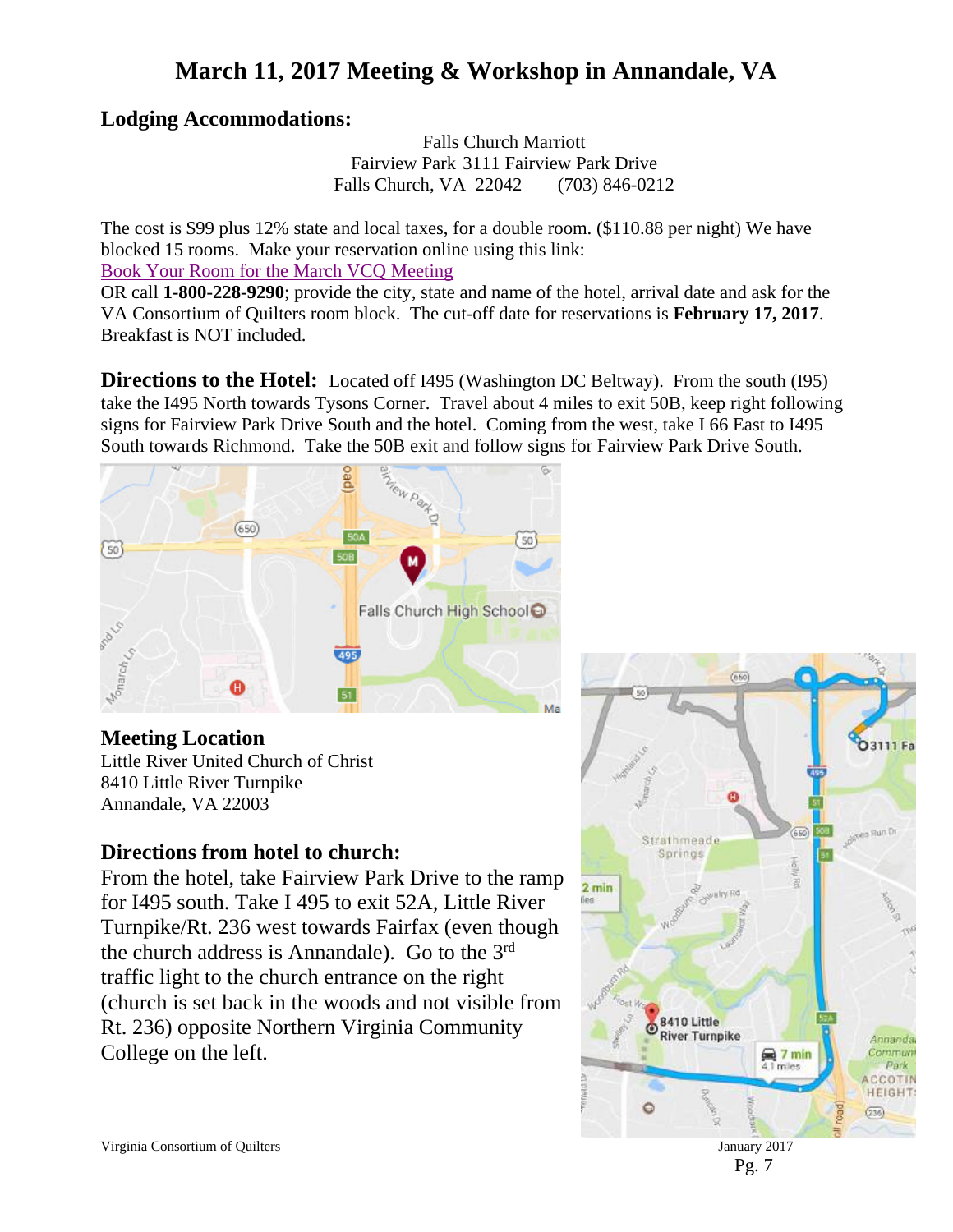#### **Notes from Elizabeth and Sally:**

Your registration form and check to VCQ must be **postmarked by Friday, February 17, 2017** (3 weeks prior to event). **Registrations will close after this date without exception. Any registrations postmarked after February 17, 2017 will not be accepted and will be returned.** Please fill out your registration form completely as this information is very vital to ensure proper confirmation mailing of your postcards.

**You will receive a postcard with your registration confirmation – Please bring your postcard!! It is your ticket for lunch and door prize drawing. However, if you forget your card we will have blank index cards at the registration table for the door prize drawing.** 

**Any cancellations must be made by Friday, February 17, 2017 to obtain a refund.** 

**Please wear your nametag to the meeting so we can put names and faces together.** 

#### **Friday, March 10, 2017 Schedule: Dinner on your own**

- $\triangleright$  Celebration 2018 Committee meeting TBD by Phyllis Mondak
- ▶ 7:00-9:00 PM VCQ Board meeting at the Little River Church of Christ

#### **Saturday, March 11, 2017 Meeting Schedule:**

| $\triangleright$ 8:00 - 9:00 AM | Registration            |
|---------------------------------|-------------------------|
| $\geq 9:00$ – Noon              | Workshops               |
| $\triangleright$ Noon – 12:45PM | Lunch                   |
| $\geq 12:50 - 1:20PM$           | <b>Business meeting</b> |
| $▶ 1:30 - 3:30PM$               | Workshops reconvene     |
| $\geq$ 3:45 - 4:15 PM           | Show and Tell           |

## **Shops near Annandale**

**Artistic Artifacts**  4750 Eisenhower Avenue Alexandria, VA 22304 703-823-0202

## **The Quilt Patch**

10381 Main Street Fairfax, VA 22030 703-273-6937

## **Quilter's Studio**

9600 Main Street, Unit L Fairfax VA 22031 703-261-6366

You may also want to check out the Workhouse Arts Center in Lorton. Check out their website for hours and the many options to see there: [http://www.workhousearts.org/visit/pl](http://www.workhousearts.org/visit/plan-your-visit/) an-your-visit/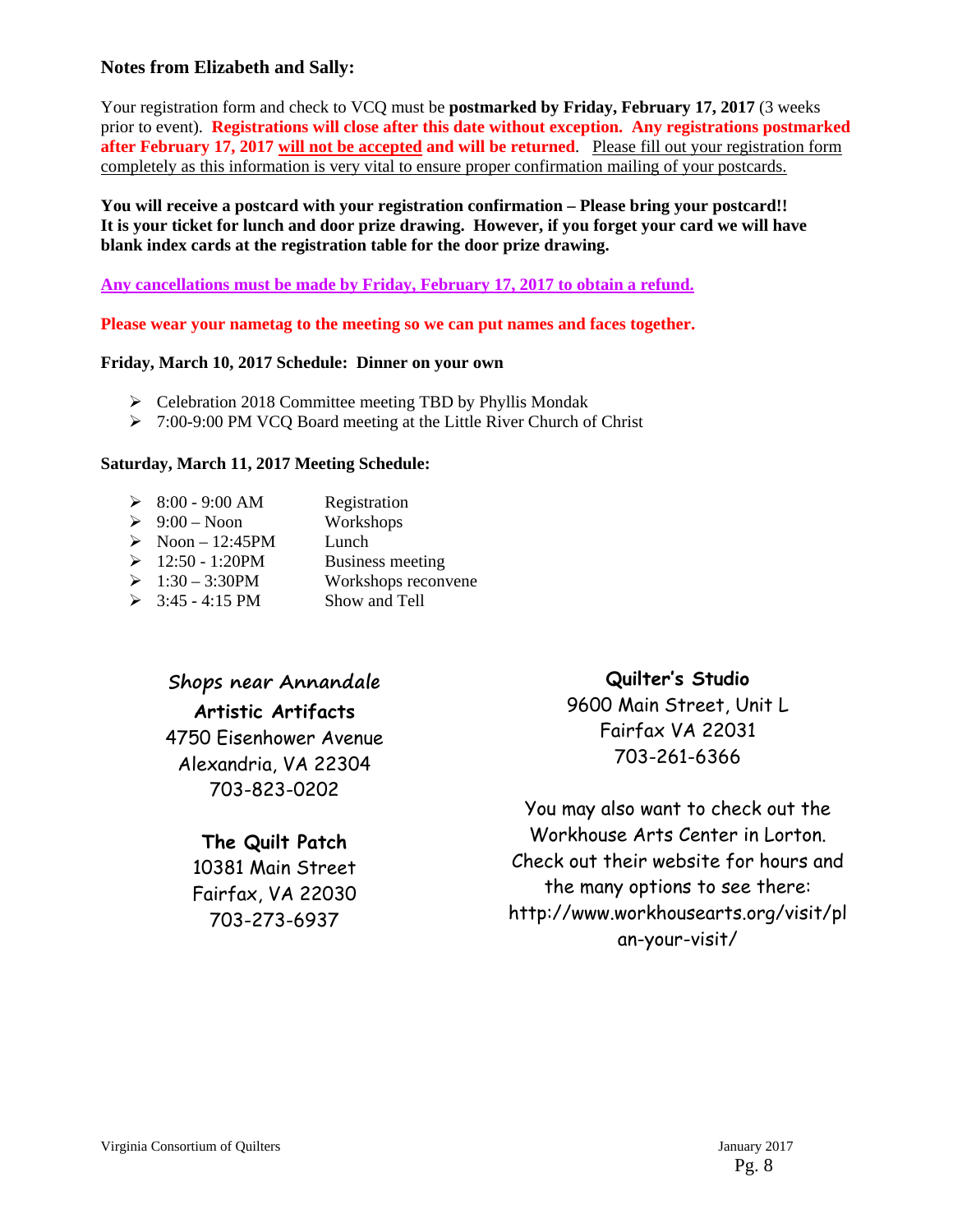## **Workshops \*\*\*\*\*\*\*\*\*\* Workshops \*\*\*\*\*\*\*\*\*\* Workshops \*\*\*\*\*\*\*\*\*\***

## **Workshop A: Experimental Hand Stitching with Julie B. Booth**

Making marks with needle and thread in fabric is an expressive art form.

Learn the many ways in which basic stitches can be manipulated for different visual and textural effects. After creating a stitch sampler, students will pick from a list of suggested "stitch challenges" aimed at stretching their creativity. The instructor will also provide information and demo how to add borders, backings and hanging devices to create a small wall hanging.

Link to past student work:

<https://www.flickr.com/photos/julieboothclasses/albums/72157664721703019/page1>



#### **Skill Level: All levels are welcome**

**Supply List: Please bring the following plus a \$15 materials fee** (cash or check) to cover the cost of additional materials. Feel free to contact me at [threadborn@gmail.com](mailto:threadborn@gmail.com) if you have any questions.

- 1. Pen for taking notes, making sketches: Suggest Black Micron Pigma pen (05, 08 or 1)
- 2. Disappearing or washable fabric marker to use on light colored fabrics (available at Michaels)
- 3. Washable fabric pencil to use on dark fabrics (available at Michaels)
- 4. Fabric scissors
- 5. Small sharp or embroidery scissors
- 6. Pins (I like the small glass-headed ones)
- 7. Optional: Task light (for example, a full-spectrum portable Ott Light. There is a version that is battery-operated. Available at Michaels)
- 8. Optional: Magnifier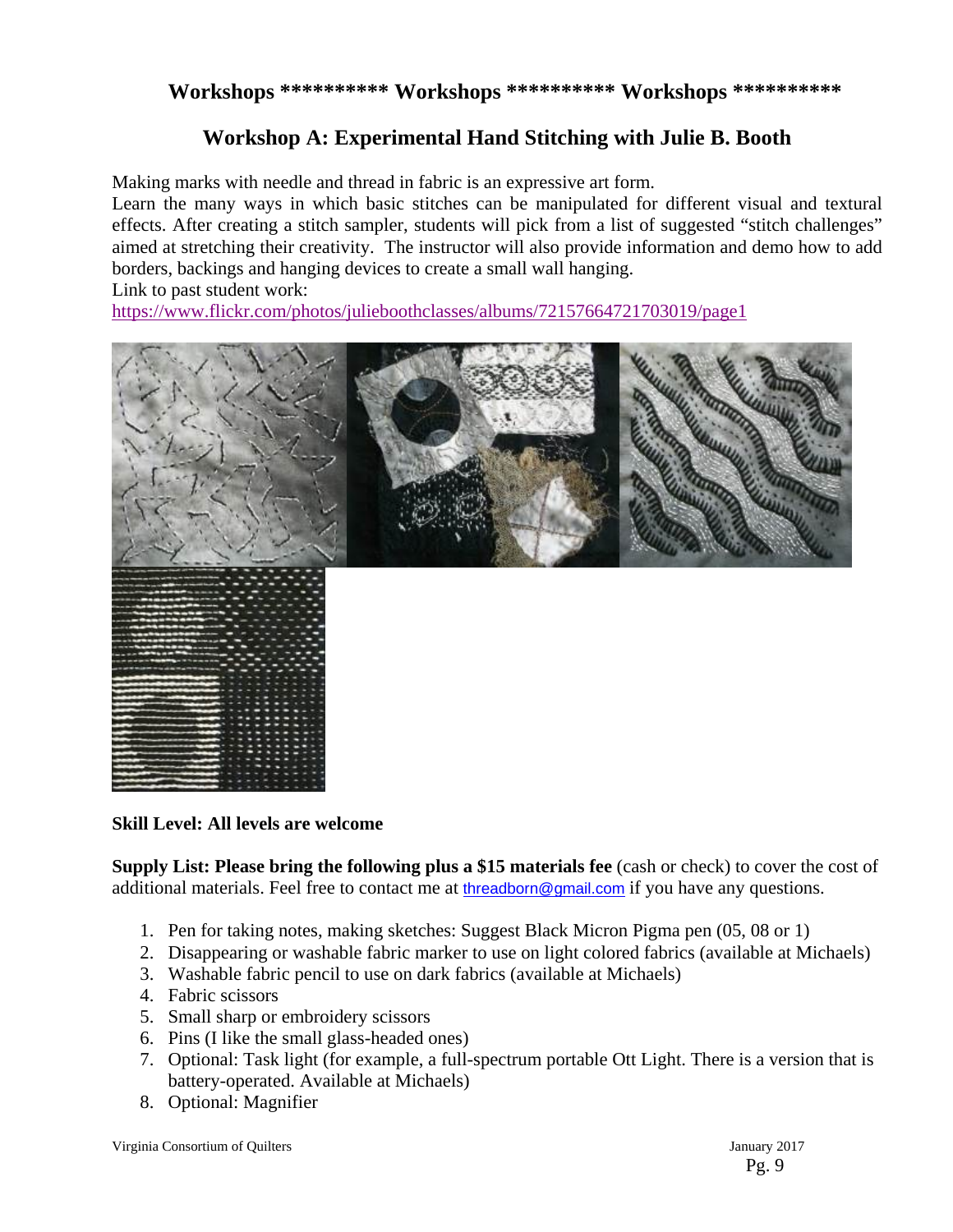- 9. Optional: Clear gridded ruler for measuring and marking your fabric (available at Michaels)
- 10. Optional: Notebook or sketchbook

**Kit Fee to be paid to instructor on day of class: \$ 15 and what it will include:** 

**1 fat quarter white 100% cotton fabric 1 fat quarter black 100% cotton fabric 1/8 yd hand painted (grey salted) cotton fabric (2) 9" x 12" pieces of acrylic felt (one white, one black) to use as a stabilizer Choice of commercial fabric scraps 1 skein each of white, black, grey DMC floss Assorted hand stitching needles Thread Heaven thread conditioner Handout** 

**About your teacher:** Julie B. Booth is a surface design artist, author and enthusiastic teacher. She teaches classes locally in fabric printing, hand stitching as an expressive art medium and doll making. Julie's book, *Fabric Printing at Home: Quick and Easy Fabric Design Using Fresh Produce and Found Objects*, was published in December 2014. In 2016, she appeared in two segments of the 1700



Series of Quilting Arts TV showing viewers how materials from the kitchen can be used to create beautiful fabric designs. She's also published articles for Quilting Arts Magazine on the same topic.

Julie is also the owner of Thread Born Dolls and has exhibited her work in numerous Washington DC area galleries as well as in nationally traveling exhibitions. She is a member of F.I.N.E. (Fiber in Nearly Everything), a group of seven exhibiting mixed media fiber artists. Julie's hand printed fabrics are a recognizable hallmark of all her artistic creations.

In 2014, Julie returned to her "stitching roots" and starting teaching classes

that emphasized the story telling and healing potential of hand stitching. Her most recent classes, Hand Stitching and Hand Stitching Continued: Surface and Structure, focus on the actual stitches and the capacity they hold for mark making on fabric.

# **Workshop B: Quick Projects with Mary Grogan**

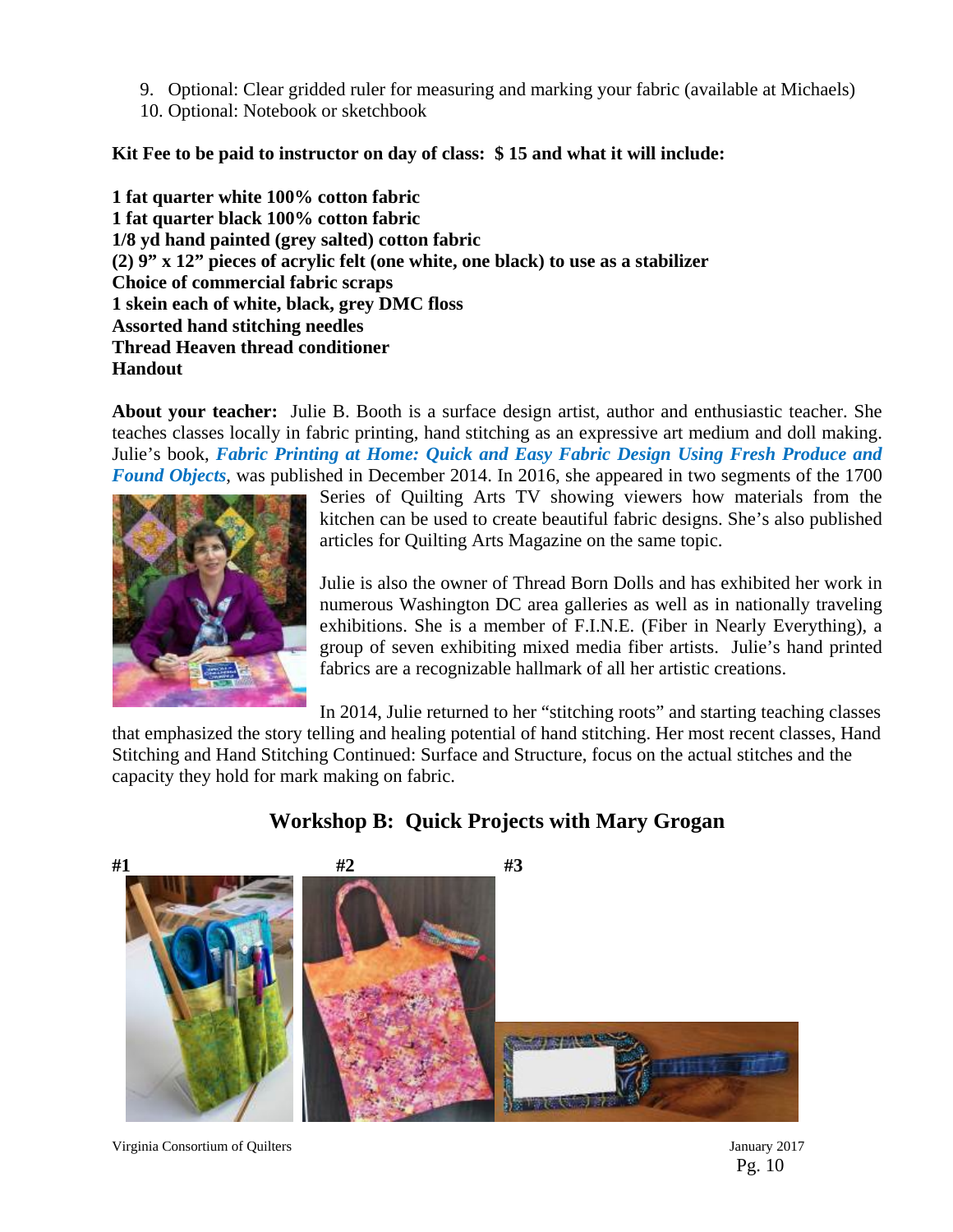#### **All Skill Levels Welcome**

Let's make several fun projects together! Cut your fabrics at home, and you can easily make all three of these projects during class time. Or choose the ones you want to make, and how many!

**Pattern Fee:** \$10 payable to teacher, for all three patterns and plastic frame for tool holder

**Project 1 – "At Your Fingertips" freestanding tool holder** – super handy for classes – preloaded to keep all your favorite tools "at your fingertips!" A good project for using fabrics leftover from making a quilt. Pattern is by Karen Montgomery.

### **Fabric Requirements:**

Cut 1 rectangle  $6\frac{1}{2}$ " x 40" rectangle for backing

Cut 1 rectangle 8" by 9" for front pocket

Cut 1 rectangle 6  $\frac{1}{2}$ " by 11" rectangle for  $2<sup>nd</sup>$  pocket

It is fun to pick three coordinating fabrics, but you could cut all three pieces from one half yard of fabric.

**Project 2 – "Stow & Go Tote"** – The tote bag rolls up and you will be glad you have it in your purse for your next shopping trip. Let's save our oceans from the pollution of more plastic bags. Pattern is by Karen Montgomery.

#### **Fabric Requirements:**

From 5/8 yard for body of the bag and handles

Cut 1 rectangle 16" by 30"

Cut 2 rectangles 4" by 18"

From ¼ yard (or one fat quarter) for top trim

Cut 2 rectangles  $8\frac{1}{2}$ " by  $16$ "

Teacher will supply One ponytail elastic

**Project 3 – Simple Luggage Tag** – You won't believe how fast and easy it is to make a bunch of luggage tags! They make great small gifts, as everyone is happy to have a bright tag to help find their luggage on a baggage carousel. Small scraps left over from other projects are perfect.

#### **Fabric Requirements for each luggage tag:**

Cut 2 rectangles  $3\frac{1}{2}$ " by  $6\frac{1}{2}$ " from fabric of your choice Cut 1 rectangle  $3\frac{1}{2}$ " by  $6\frac{1}{2}$ " from batting scrap Cut one 12" length from grosgrain ribbon (width of ribbon can be anything from 5/8" to 1") Teacher will supply 2½" by 4¼" clear plastic

## **Supply List:**

Sewing machine in good working order with feet, power cord and foot control Walking or even-feed foot for your machine Basic sewing tools (scissors, seam ripper, pins, etc.) Thread to match or contrast your fabrics, or neutral to use with all Rotary cutter, mat and ruler(s) -standard 6"x24" and 6"x12" will work well Fabric pencil, marker or pen

**About your teacher:** Over the years, Mary has enjoyed teaching many subjects to many ages, from four year olds to graduate students. She started sewing at age seven, making simple clothes for herself and dolls. She loves to learn new things, and then pass on the knowledge or skill. She made her first quilt in 2004, and has been totally hooked ever since. Her professional career is as computer consultant to small businesses and non-profits. She is also webmistress for VCQ.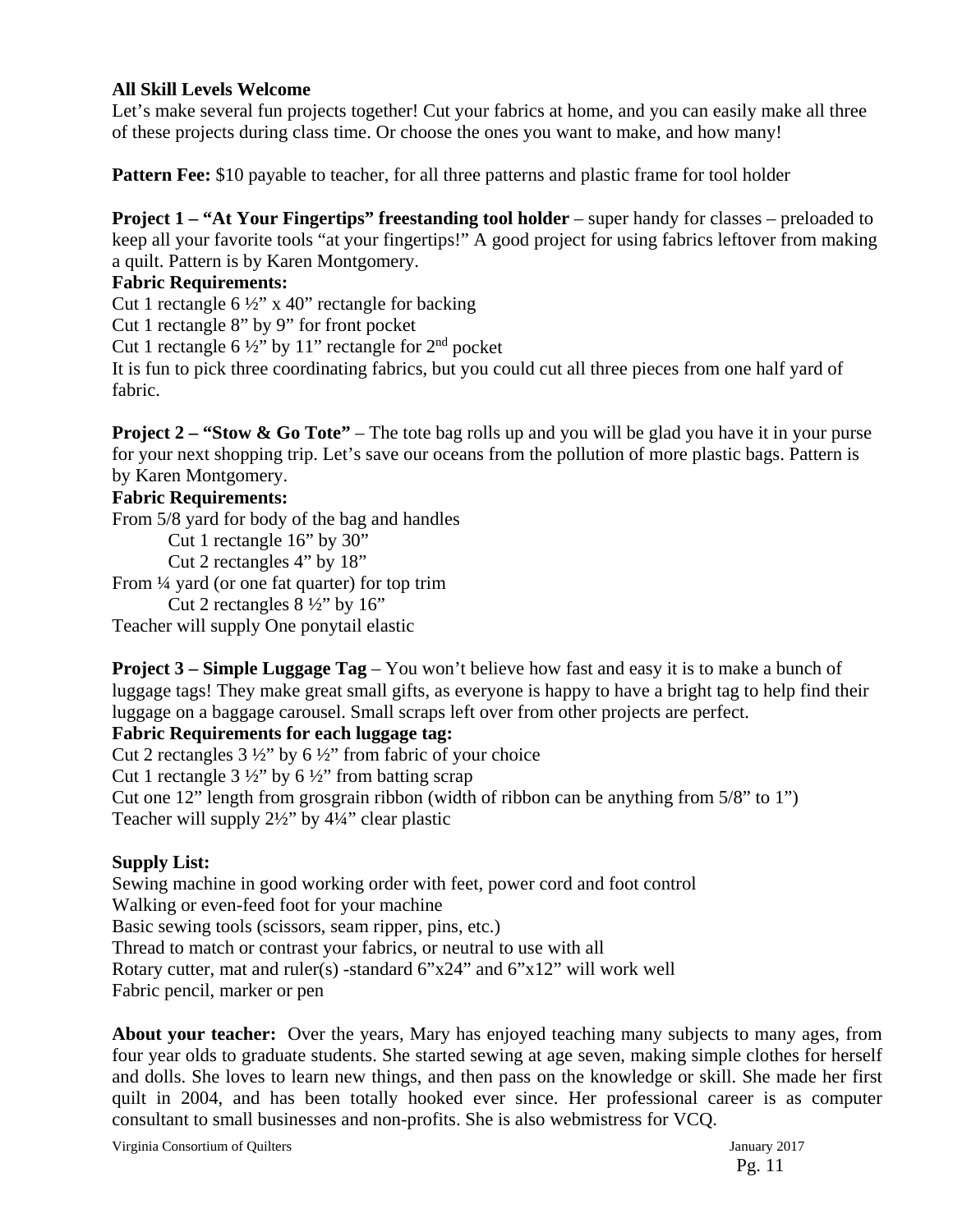## **Workshop C: Bottles and Blooms with Shannon Shirley**



**Description:** In this workshop I will share with you the techniques and tools I used to create the pattern for my Bottles and Blooms quilt, inspiring you to create patterns from your own collectibles. We will use interfaced turned appliqué to make the basic bottles. We will then add details with Inktense watercolor pencils and hand embroidery. The blossoms are made using a variety of techniques to create variety and interest in the blooms. Some of the blossoms are turned, some are trimmed with pinking shears and some have rick rack, beads and embroidered embellishments. The stems are made using bias strips. After all of the parts are finished you can appliqué them to your choice of pre-quilted backgrounds. Shaped facings will be discussed as an option for finishing your quilt.

**Skill Level:** This workshop is open to all levels of quilters. It is not hard...it is a little fiddly and time consuming.

**Materials/Supplies**: Have some spring in your home year-round with this wall hanging. Create embroidered vintage blue-green bottles with the illusion of flower stems then add three dimensional daffodils before you decide what type of pre-quilted background you would like to use.

Blueish green fabric for bottles  $5" \times 11"$  $4"$  x 9"  $4"$  x 7" Yellow for daffodils - assorted yellow scraps will work for this 6" x 11" 4 1/2" x 9" 4  $1/2$ " x 9"  $7" \times 8"$ 2" x 6" orange yellow for flower center  $2" \times 10"$ 2" x 2" golden yellow for flower center accent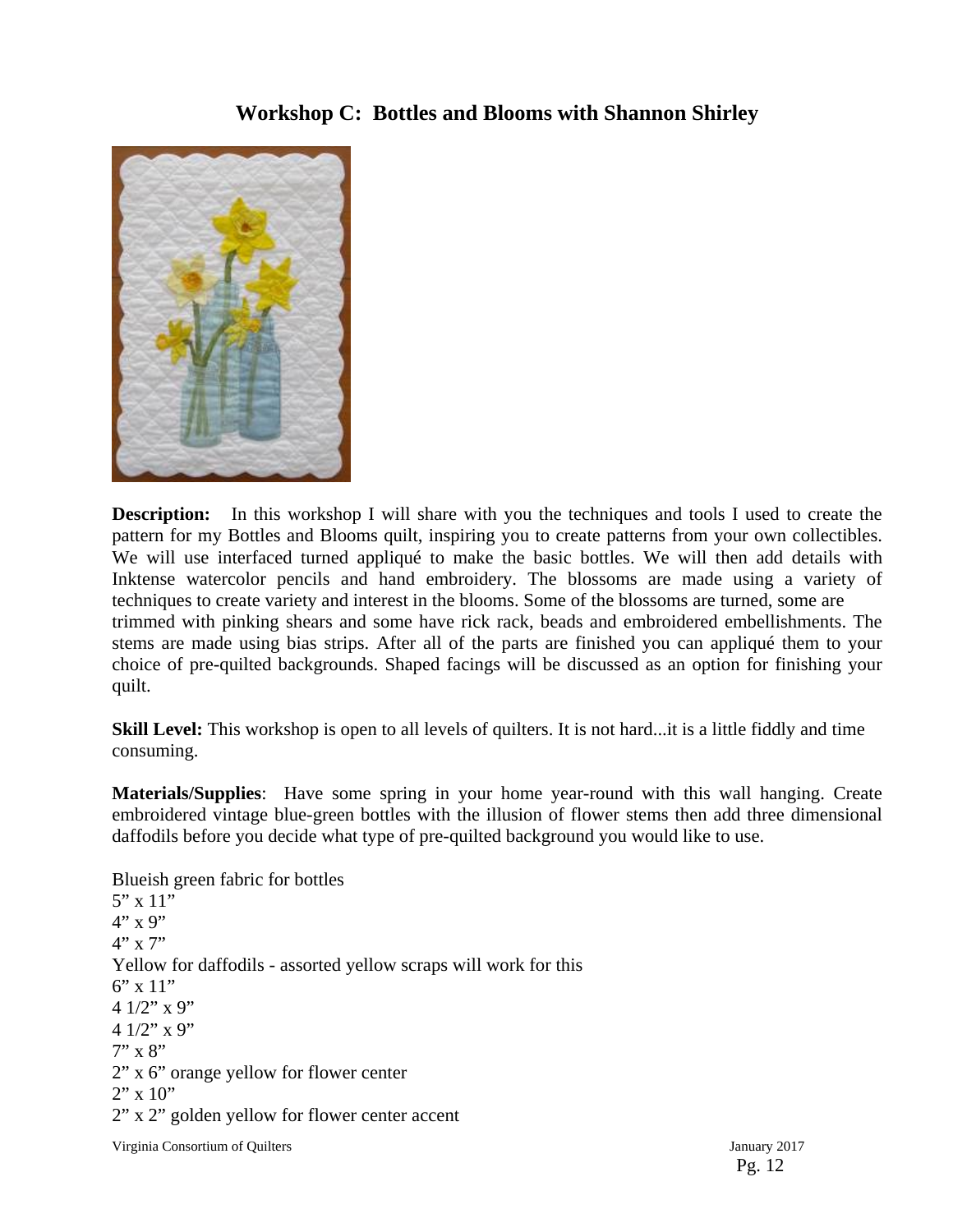Pellon lightweight interfacing for bottles 9" x 24" 7" x 11" batting for bottles (I use Warm and White) DMC floss to blend with your bottle fabric **Pattern fee** \$10 **Kit fee** \$25 includes: fabrics for bottles and blooms, embroidery floss, Inktense pencil, interfacing, batting for bottles, seed beads **Supplies needed:**  Thread: blueish green, yellow and green or a light and medium neutral (I use 50 wt. cotton) Sewing machine Foot pedal, cord, instruction manual, extra needles Mechanical pencil Micron Pen black .005 or .01 Tools to help turn petals - point turner, purple thang, small tube turner, ball point bodkin, hemostats, tweezers - I will have a variety of tools with me to try and share Detail scissors Pinking shears or a wavy rotary cutter (I will have mine to share) Light box (I will have mine to share) Embroidery needle Pins **\*You do not have to have these for class:**  Pre-quilted background approximately 13" x 19" minimum

This can be hand or machine quilted, new or vintage (you could use the back of a piece of an old cutter quilt)

Thread to match your background

Invisible thread (I use Sulky .004 Soft)



## **About your teacher:** .

Shannon is an artist, teacher, speaker, author, and an award-winning quilter.

Art in just about any form has always inspired her. In most areas of her life, she has eclectic taste, and likes change and variety, so it seems only natural that her quilting is eclectic as well. She uses a wide variety of techniques and materials, whatever seems to suit the project at hand. Her parents gave her a Bernina 1130 in 1989 and it is still her machine of choice. Shannon enjoys both traditional quilting and art quilting. She prefers to design original quilts, working from the stash she has collected over the years. Letting the projects evolve as she works.

Virginia Consortium of Quilters January 2017

Pg. 13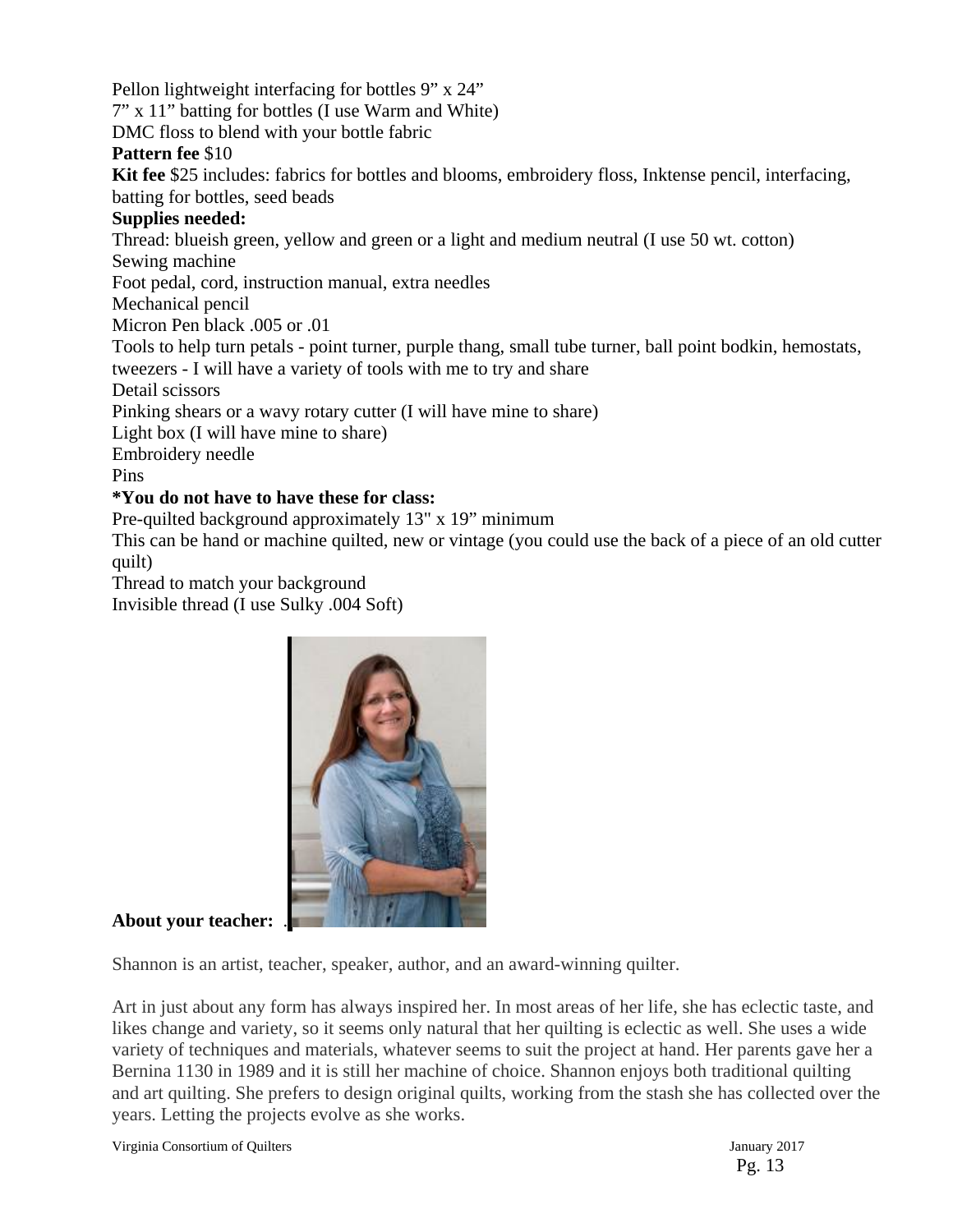Shannon has been teaching professionally since 2006 and loves working with students of all ability levels. She particularly enjoys when she is able to help someone overcome a stumbling block of some kind. She looks forward to hearing from her past students and seeing their quilt projects.

# **Workshop D: Free Motion Quilting: It is more than straight lines with Marisela Rumberg**



Learn to quilt your tops with more than straight lines! Flowers, spirals, leaves, rocks, hearts, feathers and more! My technique, "Free Motion Quilting is Brain Training" has given many who felt intimidated by quilting the confidence to enjoy Free Motion. I will share my technique with you and you will see how easy is to train your brain, wake up your creative side and reflect your creativity in your quilt. In the second part of the workshop I will teach how to jump from one place to another and deal with the tail ends, how to sharpen your work and give it the professional look your quilt needs. **Skill Level Required:** Beginners

## **Supply List:**

- o Sewing machine with spring action Free Motion Quilting foot. You must know how to operate your own machine. Don't forget your machine's power cord and pedal (Stitch Regulator (BSR) won't be used).
- o 2 Bobbins with 100% Cotton thread, 50 weight, light color (I recommend Aurifil or Gutterman brand).
- o Quilting thread in dark color, 40 or 30 weight (I recommend King-Tut brand by Superior Threads)
- o Quilting Needles or Topstitch needles Size 90/14.
- o Six 15"x15" quilt sandwiches, using muslin as top and back. Thin or medium loft batting. Can be spray basted or not basted at all.
- o Quilting gloves in your size (I recommend Machingers brand)
- o Basic Sewing Supplies (seam-ripper, scissors, pins...)
- **Optional only if you have it:**
	- o Extension table for your machine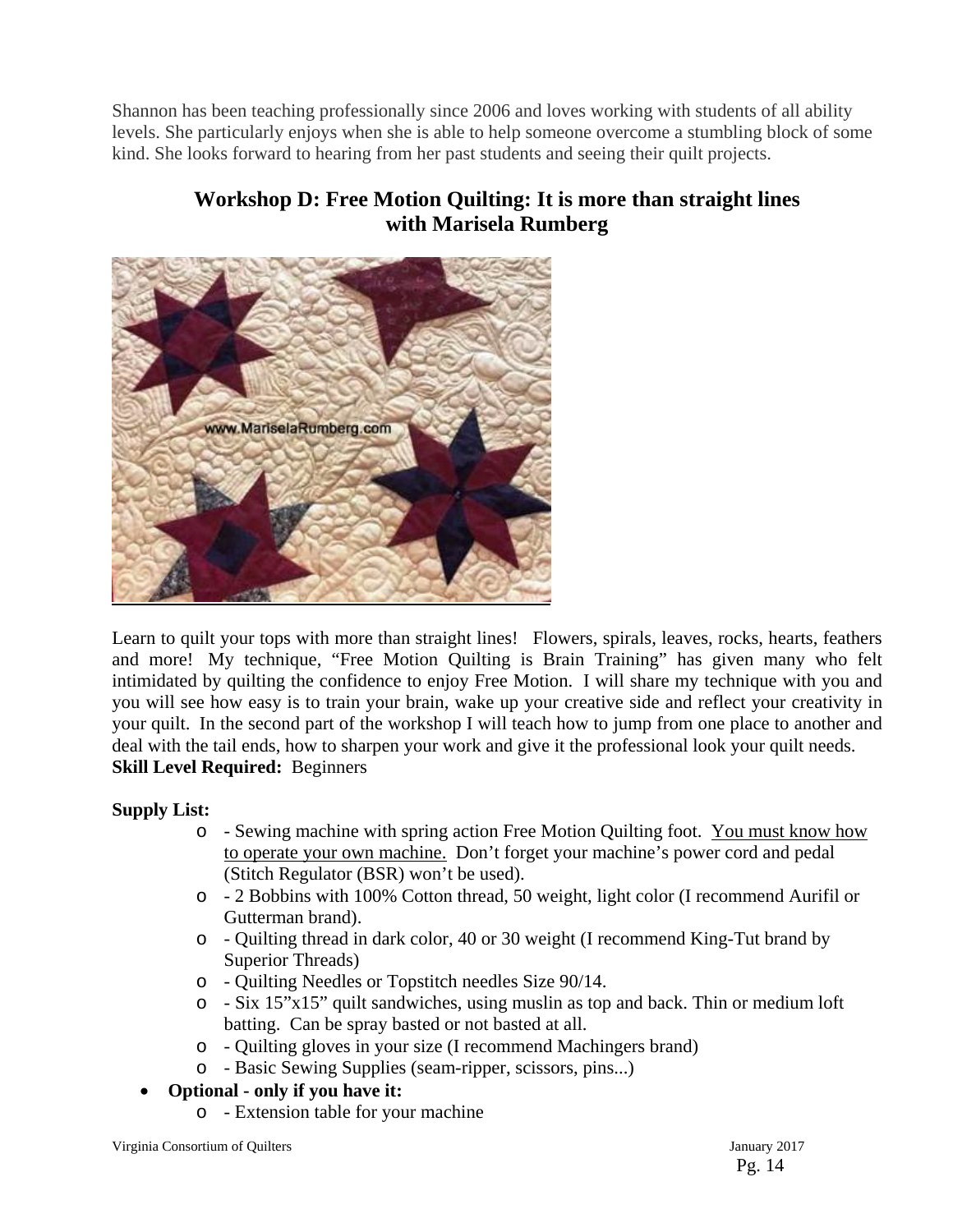- o Straight Stitch plate
- o Supreme Slider

**Skill level:** All are welcome **Technique:** Machine

# **Workshop E: Come Quilt with Me**

 Bring your own project to work on as you sit and quilt with other members and experience some good fellowship.



**VCQ will be scheduling meetings all over the state. If your guild would like to sponsor a meeting contact one of the Board members. If you know of a quilting teacher we would be interested in, please contact Elizabeth Gibson, Programs Chair/Teachers at** [kunamola@aol.com](mailto:kunamola@aol.com) or 703-481-6879

# **VCQ BOUTIQUE**

Items available for purchase at the next VCQ Quarterly Meeting. Cash or Checks accepted

| <b>Zippered Project Bags</b>            | \$3.00 |
|-----------------------------------------|--------|
| Celebration Tote Bags with Logo         | \$5.00 |
| VCQ Logo Wine Cups                      | \$5.00 |
| VCQ 30 <sup>th</sup> Anniversary Charms | \$3.00 |
| <b>Charm Holder</b>                     | \$5.00 |

Please see Heather Zavagnin if you would like to purchase these during Lunch or at the end of the day. THANK YOU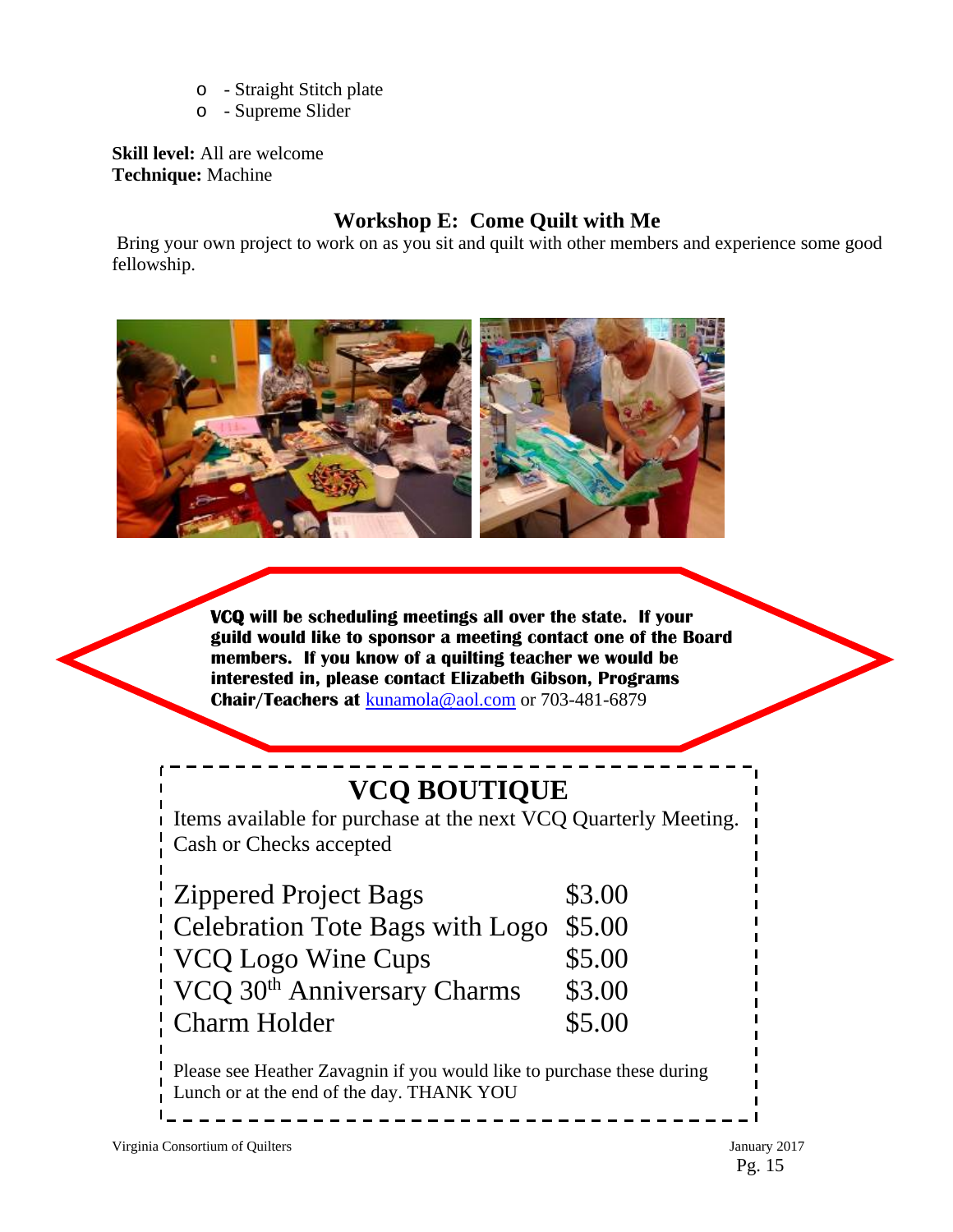## **TREASURER'S REPORT AS OF December 12, 2016**

Money Market: \$8046.05 Checking Account: \$12,524.27

## **JOB OPPORTUNITY @ Mancuso 2017 Quilt Show!**

TSC Designs-Wednesday afternoon thru Sunday. Earn good money- get into show free! Discounts from some vendors! See all your friends as they pass by…. Contact: Karin McElvein ASAP Phone: 757-572-1569 Email: karinlisa7@gmail.com

# PG Fiber2Art

Susan Price and Elizabeth Gibson **Original Design Thermofax Screens** Custom Screens from your designs Etsy Shop: http://www.etsy.com/shop/PGFiber2Art Email: PGFiber2Art@gmail.com Original design thermofax screens for use on fabric, paper, or other surface design. Use with screen printing inks or textile paints.



# **MEMBERSHIP**

# *Don't forget to send in your renewals for 2017.*

\*\*Celebration is next year! Must be a member to register in August and a member in 2018 \*\*\*\*

See above for Application or you can find it on www.VCQ.org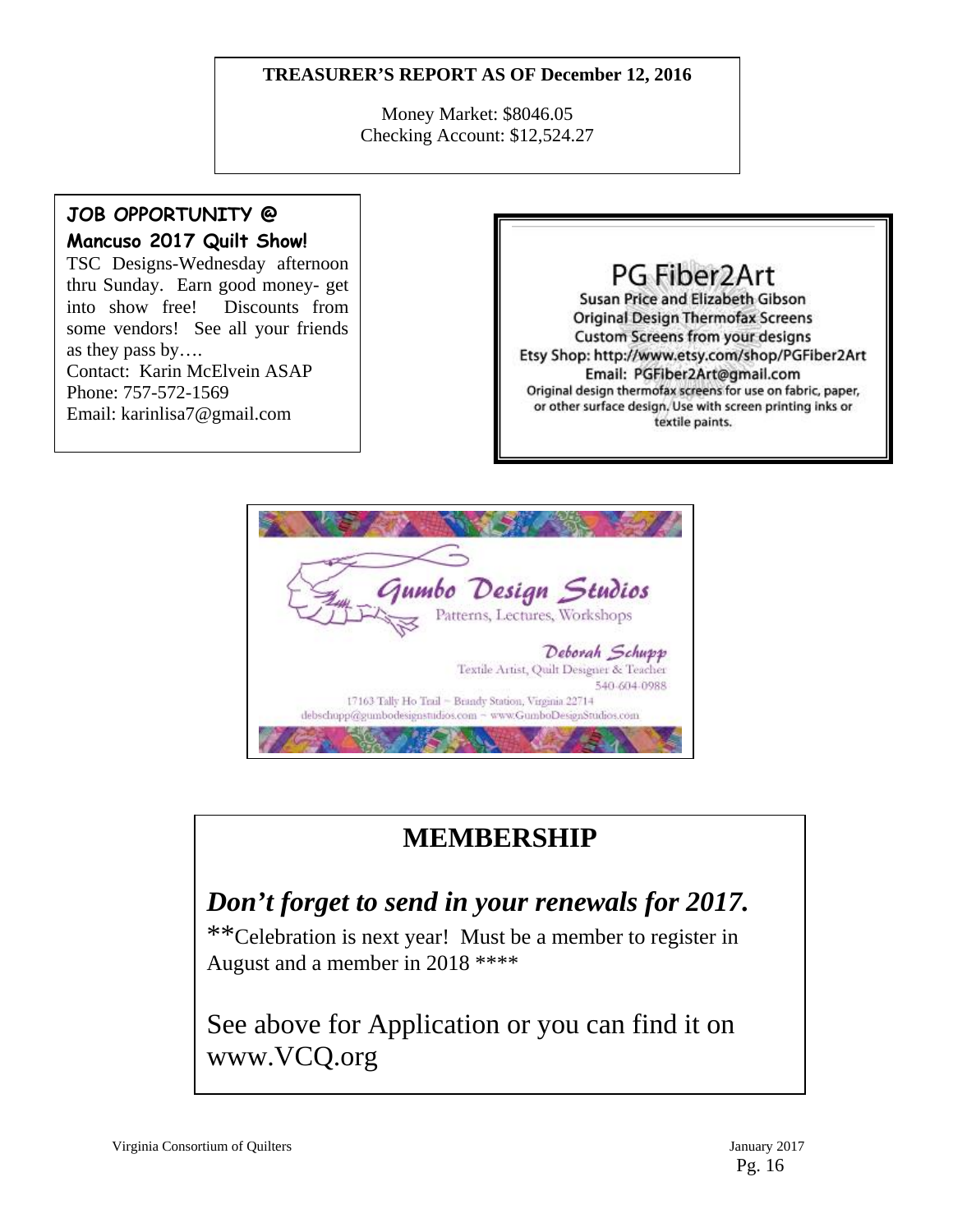# **VCQ WORKSHOP REGISTRATION FORM**

Registration form deadline: **Friday, February 17, 2017.****Registrations will close after this date without exception. Any registrations postmarked after February 17, 2017 will not be accepted and will be returned. Any workshop cancellations prior to the deadline are eligible for a refund.** Please fill out **completely** and please **PRINT***.* 

| Name    |       |              | Member______ Non-Member____ |
|---------|-------|--------------|-----------------------------|
| Address |       |              |                             |
|         | City  | <b>State</b> | Zip                         |
| Phone   | Email |              |                             |

Choice of Workshop (includes lunch). Circle letters and indicate choice on line below. In the event your workshop choice is full and you are placed in CQWM, do you want the \$5.00 refund or donate it to VCQ? (please check your preference) \_\_\_\_\_\_\_\_\_\_\_\_\_Refund \_\_\_\_\_\_\_\_\_\_\_\_\_VCQ

Workshop A: Experimental Hand Stitching with Julie B. Booth

Workshop B: Quick Projects with Mary Grogan

Workshop C: Bottles and Blooms with Shannon Shirley

Workshop D: Free Motion Quilting: it is more than straight lines with Marisela Rumberg

Workshop E: Come Quilt with Me (CQWM)

1st choice 2nd choice 3rd choice

| Cost                                             |               |
|--------------------------------------------------|---------------|
| Member, Workshop                                 | \$40          |
| Member, Community Service/Come Quilt with Me     | \$35          |
| Non-member, Workshop                             | \$55          |
| Non-member, Community Service/Come Quilt with Me | \$45          |
| Host Guild Non VCQ committee member              | $$15**$ lunch |
|                                                  | only          |

\*\*A host guild non-VCQ committee member may register as a guest only for \$15 to include lunch and the business meeting. A non-VCQ visitor may attend any business meeting only and both must pre-register in order to have an accurate count for lunch.

Amount enclosed:  $\frac{1}{2}$  Pattern or supply fee, if any, is paid to teacher at time of class.

Are you willing to be a class helper? Yes No

Are you bringing a sewing machine to Come Quilt with Me or the Community Service? Yes No

Were you referred or invited by a VCQ member? Yes No If so, please write in their name

Special lunch requirements: A sit down boarding house style lunch will be provided. Vegetarian Gluten-free Allergic to

Send workshop registration form and your check **payable to VCQ** to

#### **Sally Ann Hurst, 4331 Rolling Hill Road, Red House, VA 23963**

Questions? Contact Sally Ann Hurst @ 434-248-6212 VA or 6SallyHurst7@gmail.com